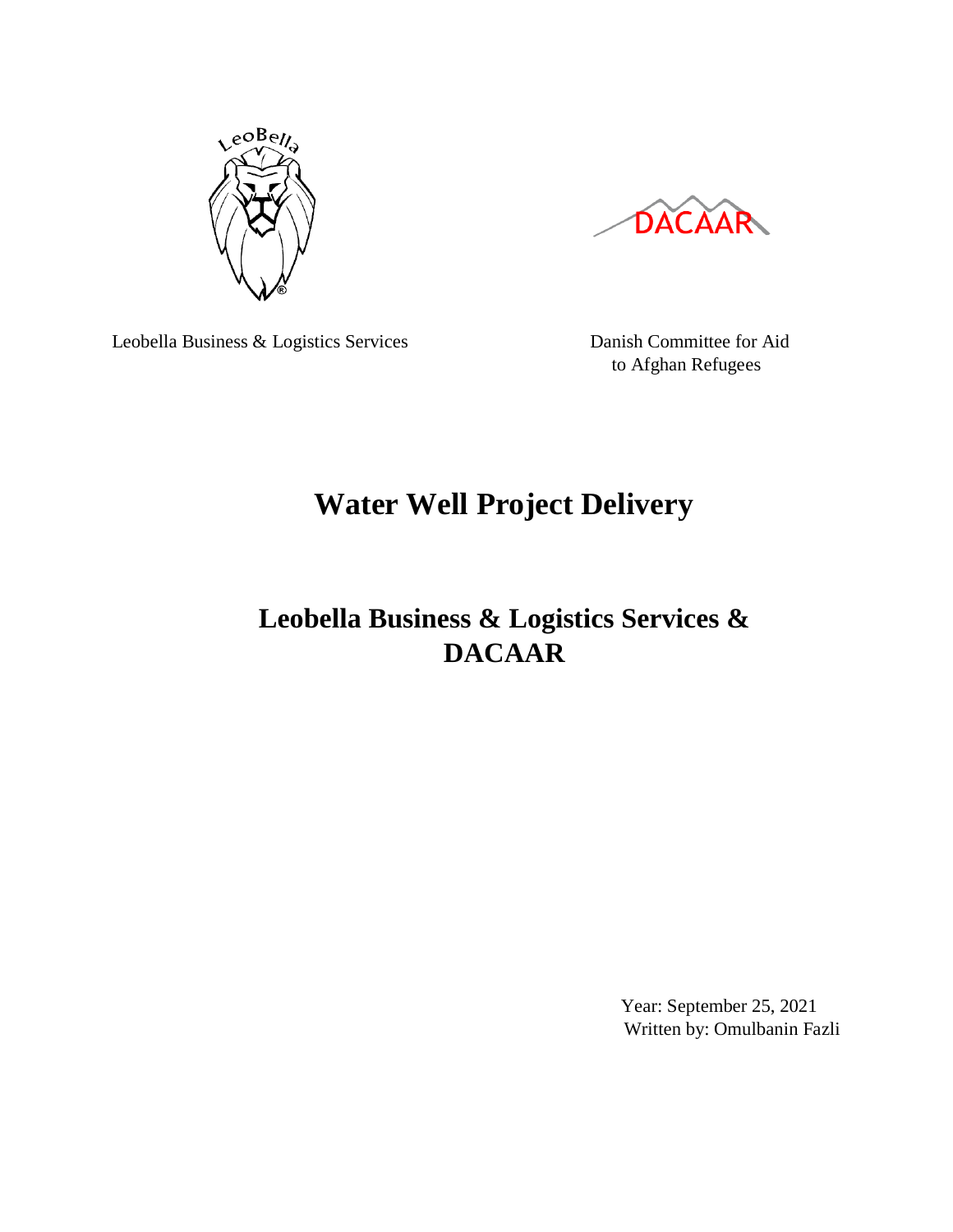## **Table of Contents**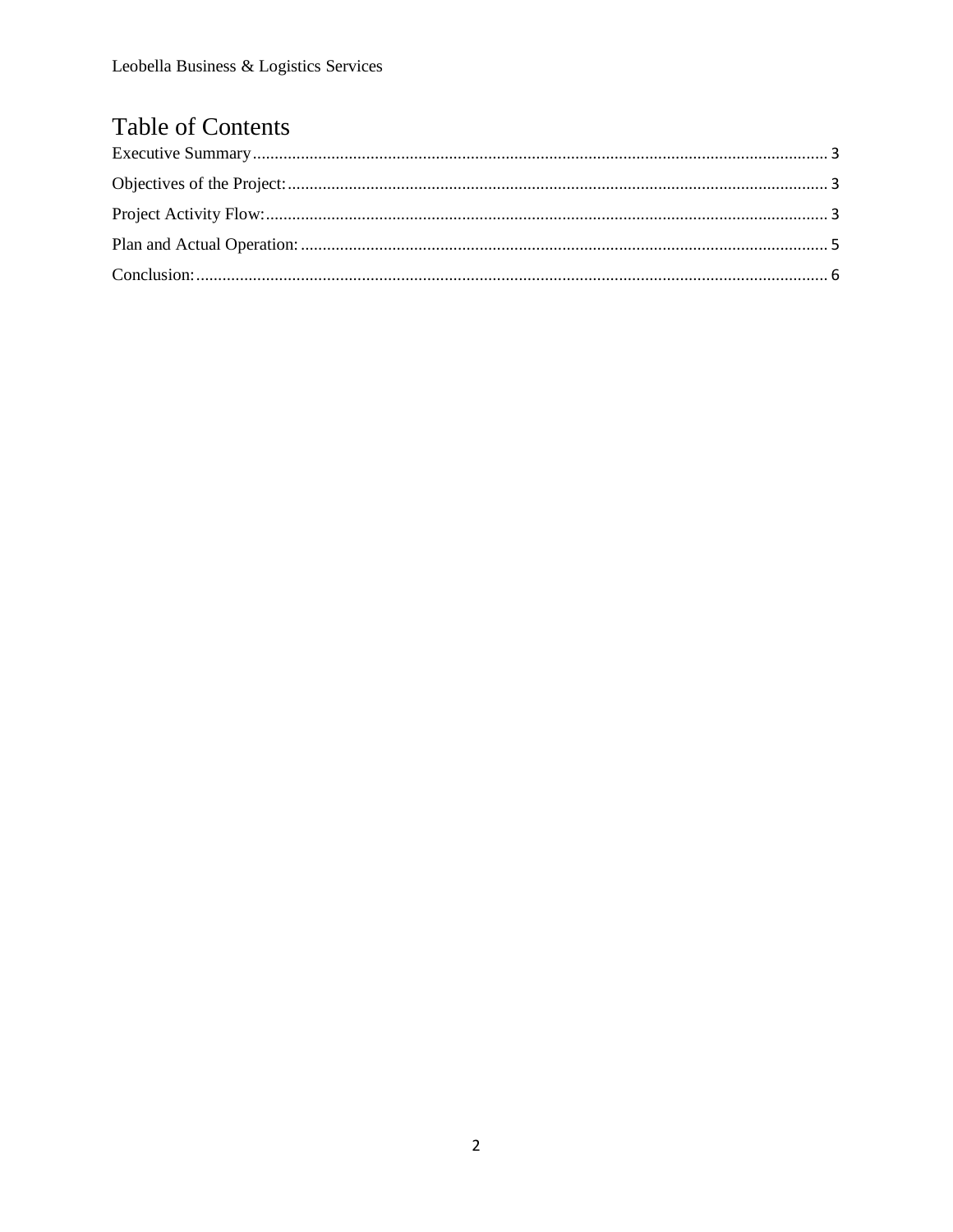### <span id="page-2-0"></span>Executive Summary

Leobella Business & Logistics Services was awarded drilling of one tube water well at Kochi Abad, Bagrami, Kabul with the depth of 140 meters by Danish Committee for Aid for Afghan Refugees (DACAAR) on May 31, 2021. Sara Kazimi, an Afghan woman, was the first to be awarded the DACAAR project in 40 years of experience. There were many challenges involved in implementing this project. Among the challenges the team faced were threats to security, technical issues, and more. Nevertheless, this project was successfully delivered to DACAAR on September 7, 2021. Thank you to the World Orphanage Foundation financial support without who achieving this project was not possible.

### <span id="page-2-1"></span>Objectives of the Project:

Kochi Abad, Bagrami is a neighborhood that is home to internally displaced persons who fled to Kabul due to war. Aside from this village in the outskirts, no water is available to the residents. With this water well project, the primary objective was to provide drinking water to people who had to walk 2 km each day to get drinking water. The purpose of this project was to make localities' daily work easier.

#### <span id="page-2-2"></span>Project Activity Flow:

The project activities are divided into three categories:

1. Location of water wells

A DACAAR engineer selected the well location on June 6, 2021, after the equipment inspection was completed and the award was given to Leobella. Elders from Kochi Abad prayed for the successful completion of the project and that Allah would bless it. Leobella's technical team moved the equipment to drill the well with a rotary rig later that day.



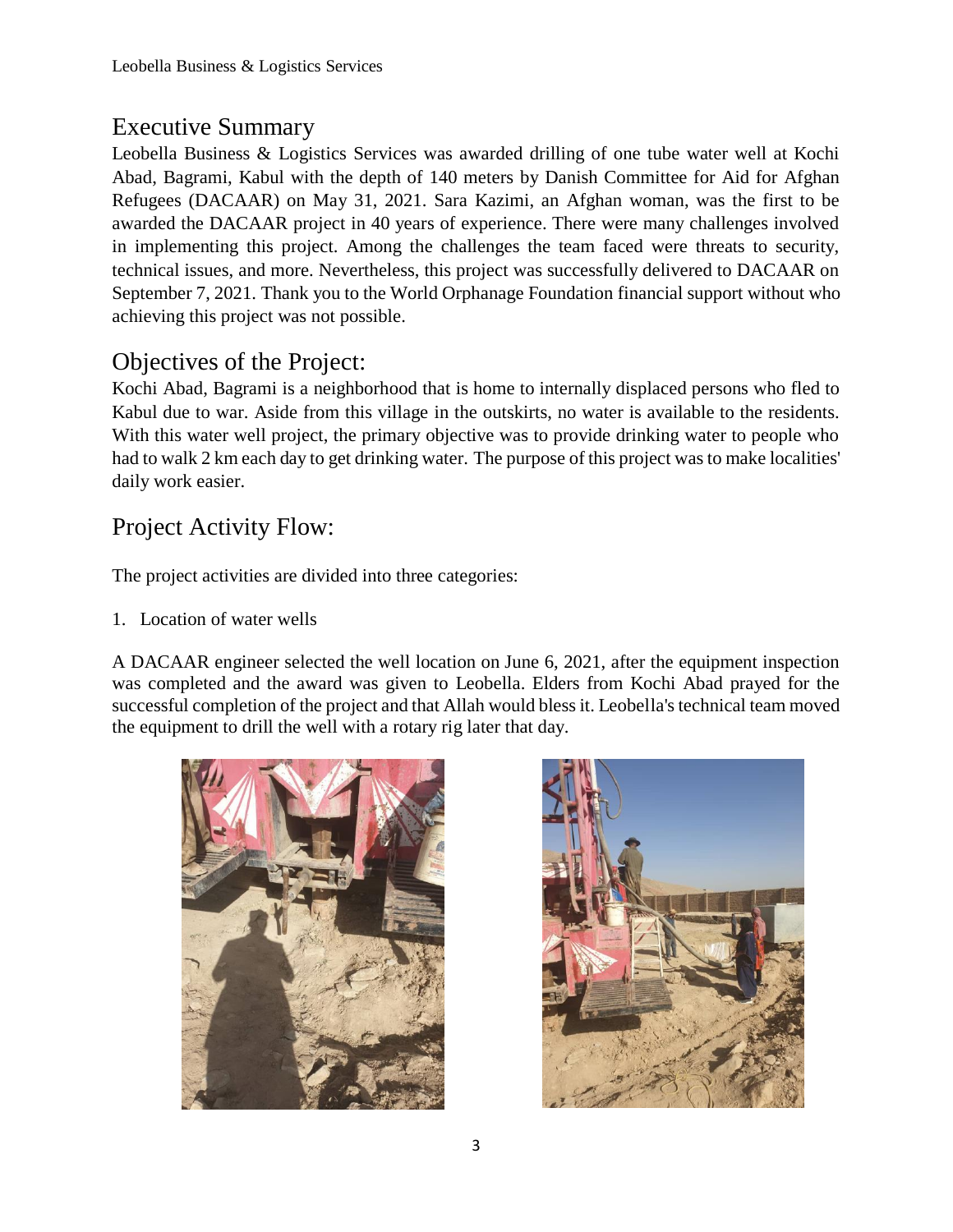#### 2. Start the drilling process

Drilling of the well began on June 8, 2021, after the machinery had been set up at the selected location. Engineers from DACAAR and Leobella actively inspect the well in their active presence.

However, Leobella faced a challenge in drilling the well. As the technical team was drilling the 80 meters deep well, they encountered a layer of stone that slowed the drilling process. Which led to the extension of the contract.



3. Compressor and pumping test



The compressor testing process began after the drilling of 140 meters of well process was completed. Having the Afghanistan government shut down for nearly a week by the Taliban detained this process. This made removing sediment and mad from water difficult. Several tanks of clean water were poured on the water well so it could be cleaned. The DACAAR engineers approved to continue the pump test once the water had been completely cleaned and the turbidity level evaluated.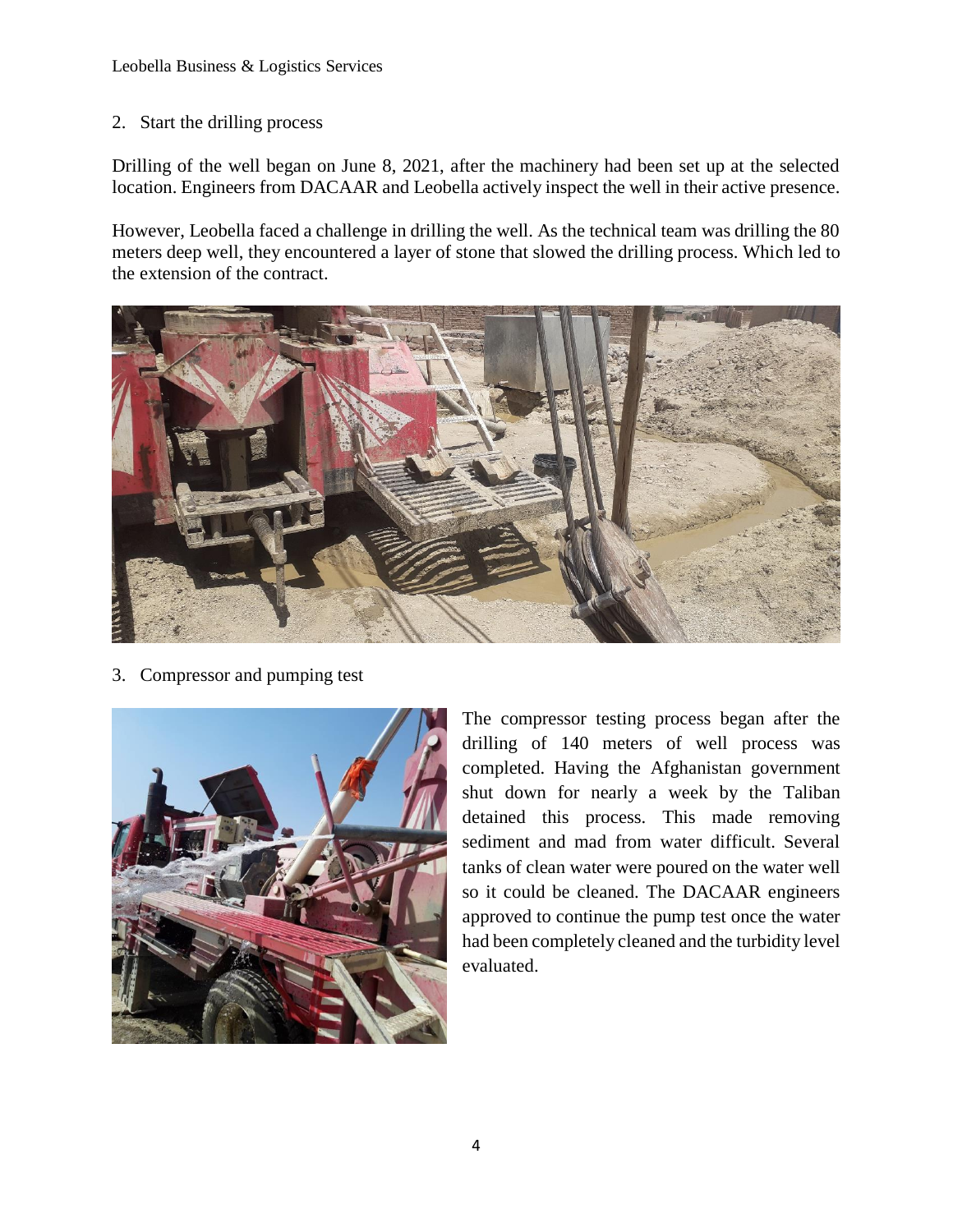Two liters per second were pumped during the pump test. The engineer review was completed and approved by DACAAR on September 7, 2021. Leobella delivered the project of drilling one tube water well with depth of 140 meters to DACAAR on the same day.





### <span id="page-4-0"></span>Plan and Actual Operation:

The overall schedule for project implementation was initially developed at the beginning of the project. The project was scheduled to complete in 45 days and commenced in June 2021, and scheduled to complete in July 2021. Despite this, the work schedule had been revised several times in the discussion field, and for the following reasons:



1. The encountering of hard layers of stones at a depth of 80 meters and above caused the work process to slow down unexpectedly. More than two weeks were needed to drill through this layer.

2. While drilling had been completed and compressor testing had begun, the work was unknown upon the takeover of the government by the Taliban on August 15, 2021. Both organizations began working after a week, and the work continued.